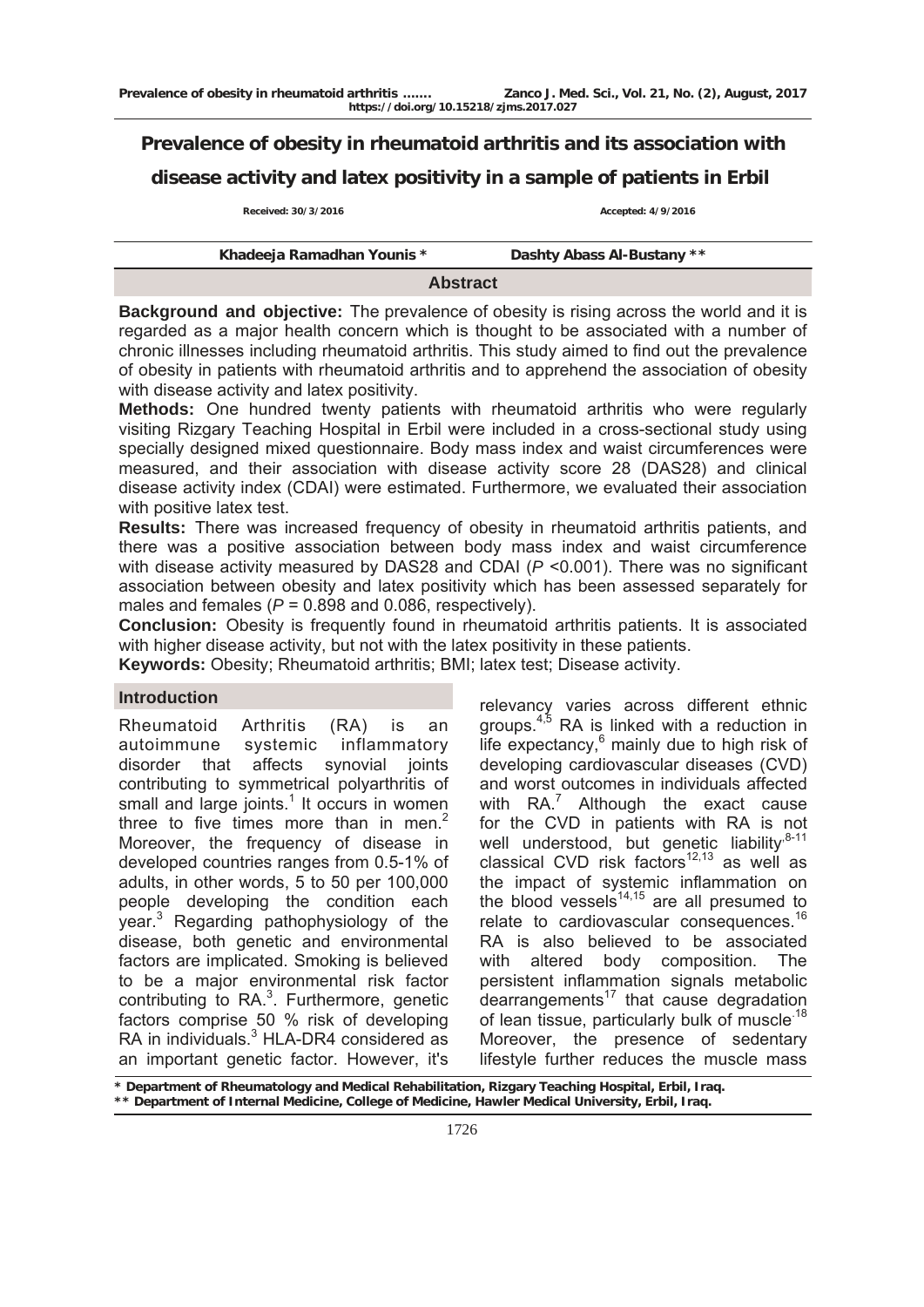| Prevalence of obesity in rheumatoid arthritis | Zanco J. Med. Sci., Vol. 21, No. (2), August, 2017 |  |  |  |
|-----------------------------------------------|----------------------------------------------------|--|--|--|
| https://doi.org/10.15218/zjms.2017.027        |                                                    |  |  |  |

and lead to a buildup of more body fat with a stable or slightly increase in the body weight.<sup>19</sup> Adipose tissue is not merely an energy storage depot but is also act as an active endocrine/paracrine organ that secrets several bioactive molecules known as adipokines, $20$  which is known to have various functions including regulation of energy intake and expenditure. $21, 22$ Similarly, many of them are involved in the regulation of the inflammatory process.<sup>20</sup> Generally, the more built up of adipose tissue is linked with increased in the production of pro-inflammatory molecules, likewise, decreased adiposity is related to a reduction in the level of pro-inflammatory as well as an increase in the concentration of anti-inflammatory molecules, thereby obesity is now presumed as a proinflammatory state.16,23 The considerable association between obesity both with inflammation and cardiovascular disease, similarly, change in body composition seen in patients with RA heralds the study of obesity in patients with RA highly significant. Based on what is described regarding potential association between obesity and activation of pro-inflammatory pathways, one should conclude that obese RA patients have presumably a more severe and active disease.<sup>16</sup> To date, surprisingly very few studies explored the obesity in RA patients, the observation from general population triggers to a clear hypothesis that obesity has impact on RA patients and it influences the outcome and general health of patients.<sup>16</sup> This study was designed to find out the prevalence of obesity in patients with RA and to find out the association of obesity with disease activity and latex positivity in a sample of patients living in Erbil as no similar studies have been conducted before in Kurdistan region and up to my best knowledge in whole Iraq.

## **Methods**

This cross-sectional study was carried out in the Rheumatology and Medical Rehabilitation Department of Rizgary

Teaching Hospital in Erbil City. A sample of 120 patients who fulfilled EULAR-ACR-2010 and ACR 1987 criteria for RA was selected by convenience method of sampling. Those patients who had Thyroid disease, Adrenal adenoma or carcinoma, malignancy, who were pregnant and those who were on certain drugs like Insulin, sulfonylurea, antidepressants, progesterone containing drugs were excluded. Data were collected and recorded on a specially designed questionnaire after getting verbal consent from the patients. Body weight and height and waist circumference (WC) were measured for each patient. Height was measured with a digital stadiometer, and weight was measured with subjects wearing light clothing and no shoes. Body mass index (BMI) was calculated as weight (kg) divided by height  $(m<sup>2</sup>)$ , and patients were categorized thereafter according to BMI into normal weight  $\leq$  25 kg/m<sup>2</sup>, overweight 25-<30 kg/m<sup>2</sup>, obese ≥30 kg/ m2 . 19 Waist circumference was measured with a nonstretching tape measure that applies a consistent amount of tension to the tape at the midpoint between the lower border of the ribs and the iliac crest. Two measurements were taken, and the average measure was used and patients were divided into not at risk of comorbidity (WC  $\leq$  80 cm for females and  $\leq$  94 cm for males), increased risk of comorbidity (WC 80-<88 cm for females and 94- <102 cm for males) and substantially increased risk of comorbidity (WC  $\geq$  88 cm for females and  $\geq$  102 cm for males). The activity of disease was assessed by DAS28 and CDAI parameters (measures of disease activity in RA) which include 28 tender joint count, 28 swollen joint count and a patient global estimate of status in addition to acute-phase reactant (ESR or CRP level) in DAS28 and physician global estimate of status in CDAI. Based on DAS28 patients were graded as in remission ≤2.6, low active >2.6-3.2, moderate >3.2-5.1 and highly active >5.1 and for CDAI were entitled into in remission <2.8, low active 2.8-10,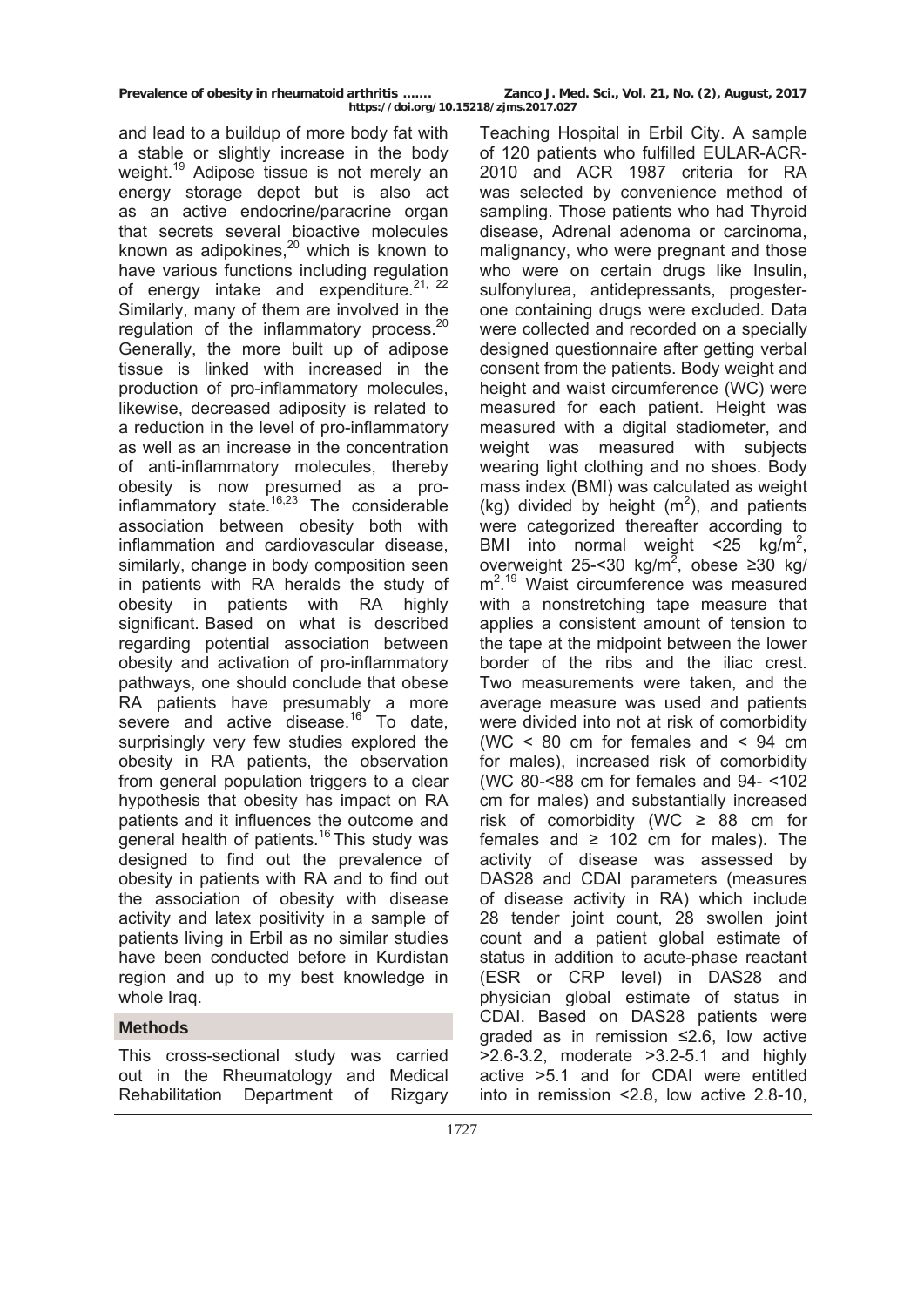moderate  $>10-22$  and highly active  $>22.^{24}$ Drug therapy was noted. Erythrocyte sedimentation rate and latex test were done for all patients. The data were managed by Excel using Chi-square and Fisher's exact test. A P value less than 0.05 was considered statistically significant.

evaluated. Baseline and demographic data are shown in Table 1. 109 patients were female and 11 were male. Age of the patients ranged between 20 to 70 years, and none of them were smokers. In this study, 20% of patients had normal weight (BMI < 25), 33.33% were overweight (BMI 25-<30), and 46.66% were obese (BMI  $\geq$  30). 62.5% of patients were latex positive (Table 1).

#### **Results**

One hundred twenty patients with RA were

|                     |                              |                  |               |                | <b>BMI</b> |                  |       |  |
|---------------------|------------------------------|------------------|---------------|----------------|------------|------------------|-------|--|
| Demographic data    |                              | Normal           |               | Overweight     |            | <b>Obese</b>     |       |  |
|                     |                              | <b>Number</b>    | $\frac{0}{0}$ | <b>Number</b>  | $\%$       | <b>Number</b>    | %     |  |
| Age group/years     | 20-32                        | $\overline{7}$   | 58.3          | 3              | 25         | $\overline{2}$   | 16.7  |  |
|                     | 33-45                        | $\overline{7}$   | 17.5          | 13             | 32.5       | 20               | 50    |  |
|                     | 46-58                        | $\overline{7}$   | 14.2          | 16             | 32.6       | 26               | 53.06 |  |
|                     | 59-71                        | 3                | 15.7          | 8              | 42.1       | 8                | 42.1  |  |
| Sex                 | Male                         | 3                | 27.2          | 8              | 72.7       | $\mathbf 0$      | 0.0   |  |
|                     | Female                       | 21               | 19.2          | 32             | 29.3       | 56               | 51.3  |  |
| waist circumference | Normal                       | 12               | 75            | 4              | 25         | $\boldsymbol{0}$ | 0.0   |  |
|                     | increased risk               | 12               | 60            | 4              | 20         | 4                | 20    |  |
|                     | substantially increased risk | $\mathsf 0$      | 0.0           | 32             | 38.09      | 52               | 61.9  |  |
| disease duration    | < 2 years                    | $\overline{7}$   | 35            | 6              | 30         | $\overline{7}$   | 35    |  |
|                     | 2-5 years                    | $\mathbf{1}$     | 3.5           | 13             | 46.4       | 14               | 50    |  |
|                     | > 5 years                    | 16               | 22.2          | 21             | 29.1       | 35               | 48.6  |  |
| type of treatment   | Nil                          | 6                | 50            | $\overline{2}$ | 16.6       | $\overline{4}$   | 33.3  |  |
|                     | <b>DMARD</b>                 | 6                | 13.6          | 15             | 34.09      | 23               | 52.27 |  |
|                     | DMARD + prednisolone         | 6                | 15.7          | 18             | 47.3       | 14               | 36.8  |  |
|                     | Biology                      | $\mathbf{1}$     | 20            | $\mathbf{1}$   | 20         | 3                | 60    |  |
|                     | DMARD + biology              | 5                | 23.8          | $\overline{4}$ | 19.04      | 12               | 57.1  |  |
| duration of morning | Nil                          | 8                | 25.8          | 12             | 38.7       | 11               | 35.4  |  |
| stiffness           | $<$ 30 min                   | 5                | 21.7          | 6              | 26.06      | 12               | 52.7  |  |
|                     | 30 min to 1 hr               | 5                | 13.5          | 12             | 32.4       | 20               | 54.05 |  |
|                     | > 1 hr                       | 6                | 20.6          | 10             | 34.4       | 13               | 44.8  |  |
| DAS28               | Remission                    | 4                | 100           | 0              | 0.0        | 0                | 0.0   |  |
|                     | Mild disease activity        | 13               | 92.8          | 1              | 7.14       | 0                | 0.0   |  |
|                     | Moderate disease activity    | $\overline{7}$   | 13.2          | 25             | 47.16      | 21               | 39.6  |  |
|                     | High disease activity        | $\mathsf 0$      | 0.0           | 14             | 28.5       | 35               | 71.4  |  |
| <b>CDAI</b>         | Remission                    | 8                | 100           | $\mathbf 0$    | 0.0        | $\mathbf 0$      | 0.0   |  |
|                     | Low Disease Activity         | 15               | 55.5          | 11             | 40.7       | $\mathbf{1}$     | 3.7   |  |
|                     | Moderate Disease Activity    | $\mathbf{1}$     | 2.4           | 20             | 48.7       | 20               | 48.7  |  |
|                     | <b>High Disease Activity</b> | $\boldsymbol{0}$ | 0.0           | 9              | 20.4       | 35               | 79.5  |  |
| Latex test          | Positive                     | 13               | 17.3          | 30             | 40         | 32               | 42.6  |  |
|                     | Negative                     | 11               | 24.4          | 10             | 22.2       | 24               | 53.3  |  |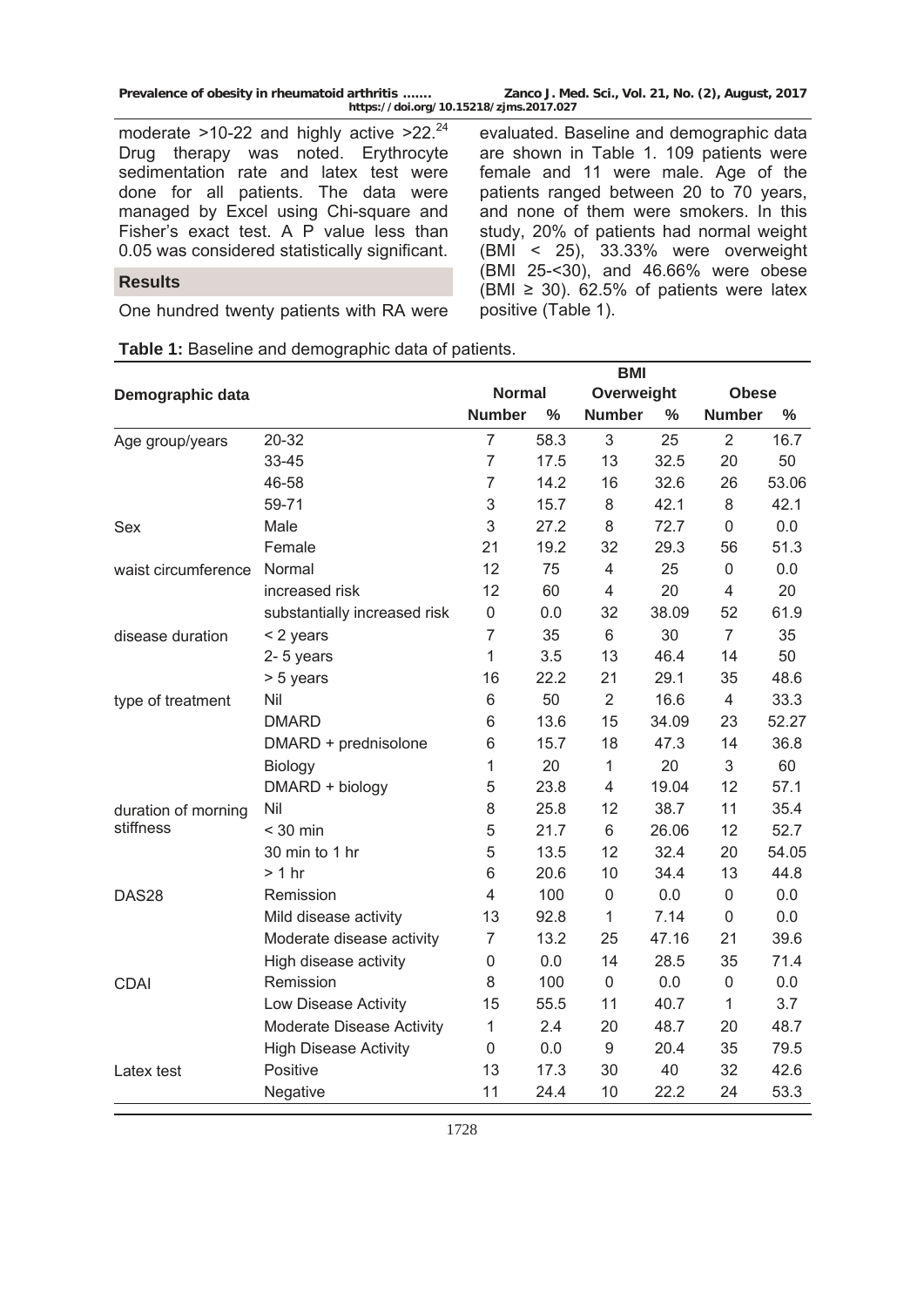**Prevalence of obesity in rheumatoid arthritis ……. Zanco J. Med. Sci., Vol. 21, No. (2), August, 2017** 

**https://doi.org/10.15218/zjms.2017.027**

All RA patients who were in remission by DAS28 and CDAI (who were only four patients measured by DAS28 and eight patients measured by CDAI) had a normal weight, and none of the normal weight patients had high disease activity. This is in comparison to 71.4% of patients who had high disease activity by DAS28 and 79.5% of patients with high disease activity using CDAI were obese. Fisher's exact test revealed a significant association between obesity and both DAS28 and CDAI (P value <0.001). Table 2A and 2B show this information.

|                   |                           |                | <b>BMI</b>   |              |              |         |
|-------------------|---------------------------|----------------|--------------|--------------|--------------|---------|
|                   |                           | <b>Normal</b>  | Overweight   | <b>Obese</b> | <b>Total</b> | P value |
| DAS <sub>28</sub> | Remission                 | $\overline{4}$ | $\mathbf{0}$ | 0            | 4            |         |
|                   | $\%$                      | 100%           | $0.0\%$      | $0.0\%$      | 100%         |         |
|                   | Mild disease activity     | 13             | 1            | 0            | 14           |         |
|                   | $\%$                      | 92.8%          | 7.14%        | $0.0\%$      | 100%         |         |
|                   | Moderate disease activity | 7              | 25           | 21           | 53           |         |
|                   | $\%$                      | 13.2%          | 47.1%        | 39.6%        | 100%         | < 0.001 |
|                   | High disease activity     | 0              | 14           | 35           | 49           |         |
|                   | $\%$                      | $0.0\%$        | 28.5%        | 71.4%        | 100%         |         |
| Total             | Count                     | 24             | 40           | 56           | 120          |         |
|                   | $\%$                      | 20%            | 33.3%        | 46.6%        | 100.0%       |         |

**Table 2A**: Association of BMI with DAS28.

#### **Table 2B**: Association of BMI with CDAI.

|             |                           |               | <b>BMI</b>   |              |              | P value |
|-------------|---------------------------|---------------|--------------|--------------|--------------|---------|
|             |                           | <b>Normal</b> | Overweight   | <b>Obese</b> | <b>Total</b> |         |
| <b>CDAI</b> | Remission                 | 8             | $\mathbf{0}$ | 0            | 8            |         |
|             | $\%$                      | 100%          | $0.0\%$      | 0.0%         | 100%         |         |
|             | Low Disease Activity      | 15            | 11           | 1            | 27           |         |
|             | $\%$                      | 55.5%         | 40.7%        | 3.7%         | 100%         |         |
|             | Moderate disease activity | 1             | 20           | 20           | 41           | < 0.001 |
|             | $\%$                      | 2.4%          | 48.7%        | 48.7%        | 100%         |         |
|             | High disease activity     | $\mathbf 0$   | 9            | 35           | 44           |         |
|             | $\%$                      | 0.0%          | 20.4%        | 79.5%        | 100%         |         |
| Total       | Count                     | 24            | 40           | 56           | 120          |         |
|             | $\%$                      | 20%           | 33.3%        | 46.6%        | 100.0%       |         |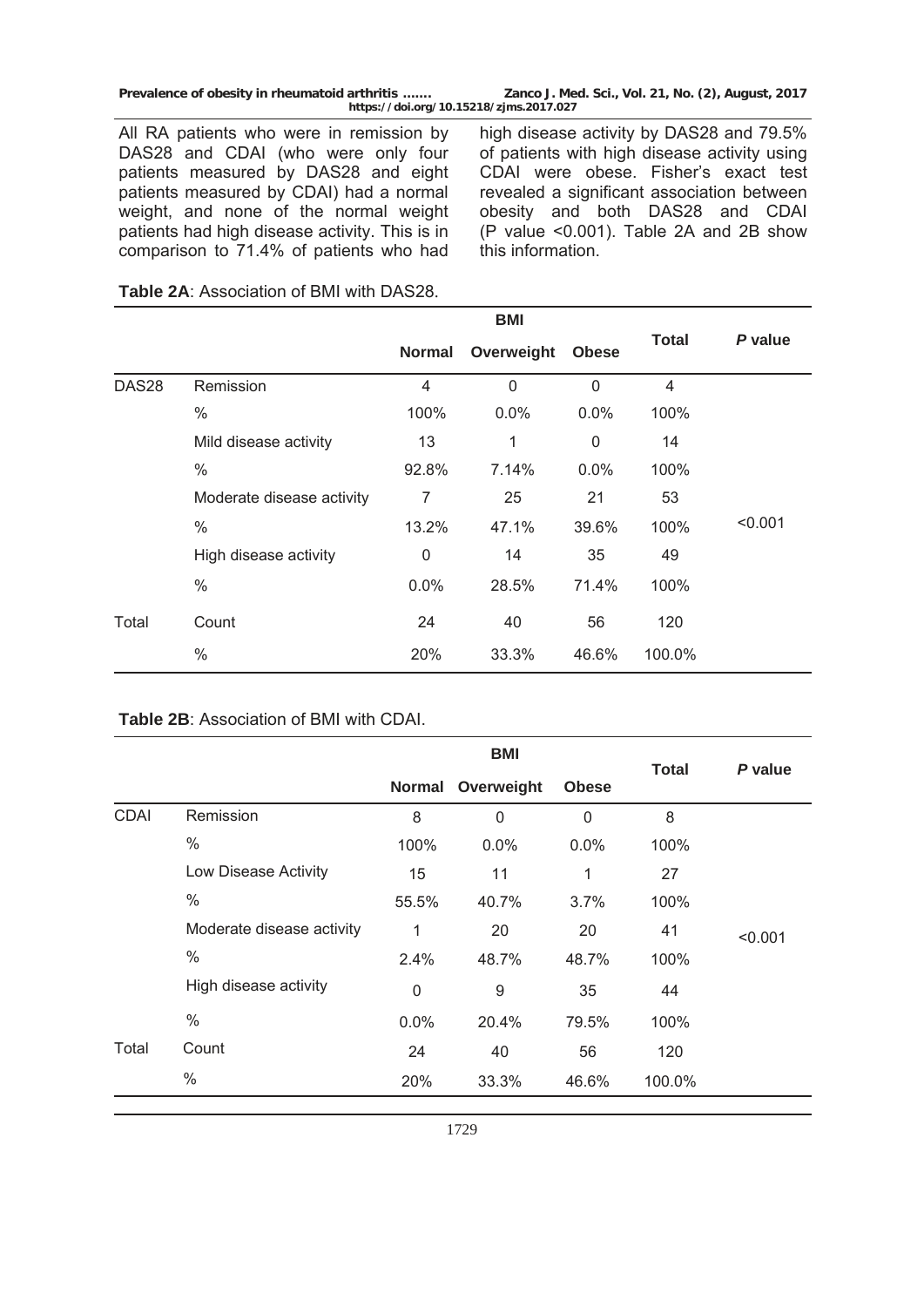| Prevalence of obesity in rheumatoid arthritis | Zanco J. Med. Sci., Vol. 21, No. (2), August, 2017 |  |  |  |  |  |
|-----------------------------------------------|----------------------------------------------------|--|--|--|--|--|
| https://doi.org/10.15218/zjms.2017.027        |                                                    |  |  |  |  |  |

Using waist circumference as an index for obesity and DAS28 as an index for disease activity 3.3% of patients were in remission of whom 50% had normal WC, in comparison to 0% of those who had WC that substantially increased the risks of comorbidities. On the other hand, 40.8% of patients had high disease activity. In this category, only 4.08% of patients had normal WC whereas 87.7% of patients had WC that increased substantially the risks of comorbidities. Thus, there was a significant

association between waist circumference and DAS28. Using CDAI as a parameter for disease activity 6.6% of all patients were in remission of whom 50% had normal waist circumference and 0% with a waist circumference that increased substantially the risk of comorbidities. 36.6% of all patients had high disease activity of whom 90.90% had a waist circumference that substantially increased the risks of comorbidities (*P* <0.001) as shown in Table 3A and 3B.

|                   |                           | <b>Waist circumference</b> |                           |                                         |              |         |
|-------------------|---------------------------|----------------------------|---------------------------|-----------------------------------------|--------------|---------|
|                   |                           | <b>Normal</b>              | <b>Increased</b><br>risks | <b>Substantially</b><br>increased risks | <b>Total</b> | P value |
| DAS <sub>28</sub> | Remission                 | 2                          | 2                         | 0                                       | 4            |         |
|                   | $\frac{0}{0}$             | 50%                        | 50%                       | $0.0\%$                                 | 100%         |         |
|                   | Mild disease activity     | 7                          | 7                         | 0                                       | 14           |         |
|                   | $\%$                      | 50%                        | 50%                       | $0.0\%$                                 | 100%         |         |
|                   | Moderate disease activity | 5                          | 7                         | 41                                      | 53           | < 0.001 |
|                   | $\%$                      | $9.4\%$                    | 13.2%                     | 77.3%                                   | 100%         |         |
|                   | High disease activity     | 2                          | 4                         | 43                                      | 49           |         |
|                   | $\%$                      | 4.08%                      | 8.16%                     | 87.7%                                   | 100%         |         |
| Total             | Count                     | 16                         | 20                        | 84                                      | 120          |         |
|                   | %                         | 13.3%                      | 16.6%                     | 70%                                     | 100%         |         |

| Table 3A: Association of waist circumference with DAS28. |  |  |  |
|----------------------------------------------------------|--|--|--|
|----------------------------------------------------------|--|--|--|

### **Table 3B:** Association of waist circumference with CDAI.

|             |                                  | <b>Waist circumference</b> |                       |                                        |       |         |
|-------------|----------------------------------|----------------------------|-----------------------|----------------------------------------|-------|---------|
|             |                                  | <b>Normal</b>              | <b>Increased risk</b> | <b>Substantially</b><br>increased risk | Total | P value |
| <b>CDAI</b> | Remission                        | 4                          | 4                     | 0                                      | 8     |         |
|             | $\%$                             | 50%                        | 50%                   | $0.0\%$                                | 100%  |         |
|             | Low Disease Activity             | 10                         | 9                     | 8                                      | 27    |         |
|             | $\%$                             | 37.03%                     | 33.33%                | 29.62%                                 | 100%  |         |
|             | <b>Moderate Disease Activity</b> | 2                          | 3                     | 36                                     | 41    | < 0.001 |
|             | $\%$                             | 4.87%                      | 7.31%                 | 87.8%                                  | 100%  |         |
|             | High disease activity            | 0                          | 4                     | 40                                     | 44    |         |
|             | $\frac{0}{0}$                    | 0.0%                       | $9.09\%$              | 90.9%                                  | 100%  |         |
| Total       | Count                            | 16                         | 20                    | 84                                     | 120   |         |
|             | $\%$                             | 13.3%                      | 16.6%                 | 70%                                    | 100%  |         |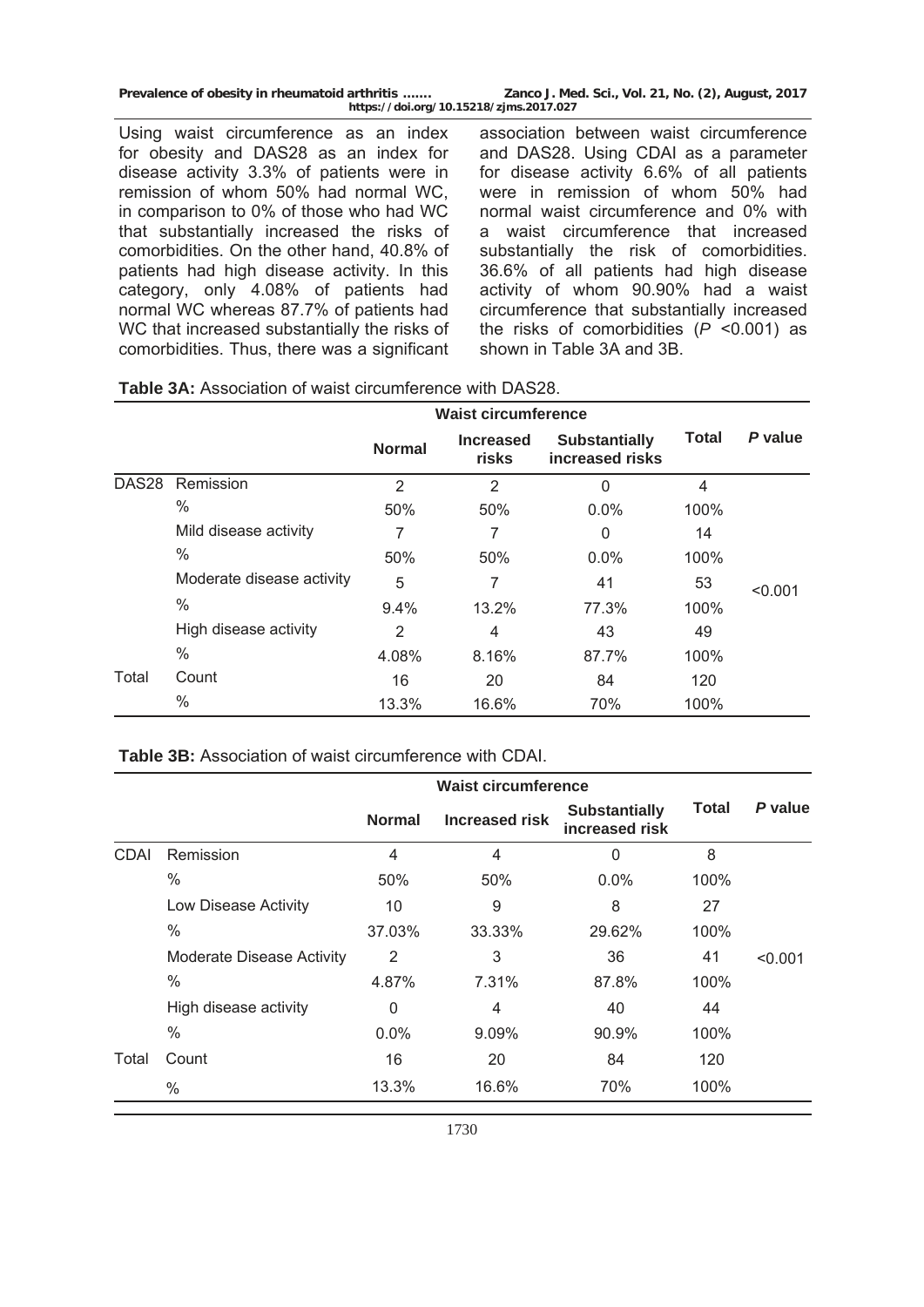Of all 120 patients, 75 were positive for latex test of whom 32 patients were obese, 30 patients were overweight, and 13 patients were normal in weight. Latex positivity was calculated for males and females separately. In males 66.7% of normally weighted patients had got a positive latex test versus 62.5% of all overweight patients. None of the male patients were obese. These differences were not statistically significant (Table 4A). In females, 52.4% of all normally weighted patients resulted in a positive latex test if compared to 78.1% of overweight and 57.1% of obese female patients who had a positive latex test. There difference were not statistically significant (Table 4B).

#### **Table 4A:** Association of BMI with positive latex test in men.

|            |          |               | <b>BMI</b> |              |                |         |
|------------|----------|---------------|------------|--------------|----------------|---------|
|            |          | <b>Normal</b> | Overweight | <b>Obese</b> | <b>Total</b>   | P value |
| latex test | Positive | 2             | 5          | $\mathbf 0$  | $\overline{7}$ |         |
|            | $\%$     | 63.6%         | 45.4%      | $0\%$        | 100%           |         |
|            | Negative | 1             | 3          | $\mathbf 0$  | 4              |         |
| Total      | $\%$     | 25%           | 75%        | $0\%$        | 100%           | 0.898   |
|            | Count    | 3             | 8          | 0            | 11             |         |
|            | $\%$     | 27.2%         | 72.7%      | $0\%$        | 100.0%         |         |

### **Table 4B:** Association of BMI with positive latex test in women.

|            |               |               | <b>BMI</b> |              |              |         |
|------------|---------------|---------------|------------|--------------|--------------|---------|
|            |               | <b>Normal</b> | Overweight | <b>Obese</b> | <b>Total</b> | P value |
| latex test | Positive      | 11            | 25         | 32           | 68           |         |
|            | $\%$          | 16.1%         | 36.7%      | 47.05%       | 100%         |         |
|            | Negative      | 10            | 7          | 24           | 41           |         |
| Total      | $\frac{0}{0}$ | 24.3%         | 17.07%     | 58.5%        | 100%         | 0.086   |
|            | Count         | 21            | 32         | 56           | 109          |         |
|            | $\%$          | 19.2%         | 29.3%      | 51.3%        | 100.0%       |         |
|            |               |               |            |              |              |         |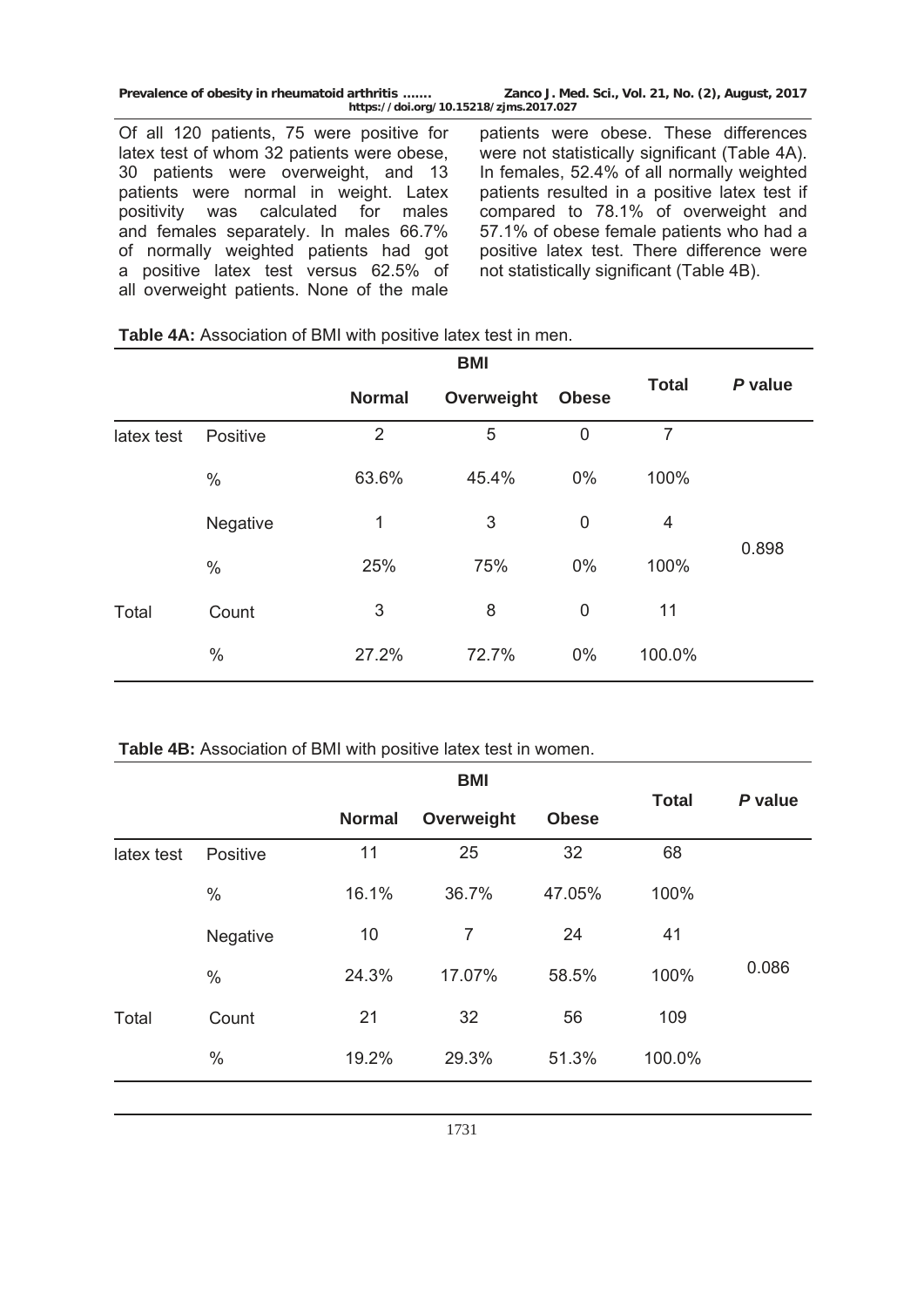## **Discussion**

Obesity has turned into a major global health concern<sup>25,26</sup> and it is believed to be associated with a number of chronic illnesses. $26$  As described above, adipose tissue poses an immunodulating impact on RA, however, the exact mechanism remains increasingly unclear. $27$  Hence we investigated retrospectively the occurrence of obesity in RA patients and its association with disease activity. Furthermore, we estimated for latex test in these patients. This study showed that a large proportion (79.99%) of RA patients were overweight (33.33%) and obese (46.66%), this is close to Crowson et al. study in which 40.3% of cases were revealed to be obese.<sup>28</sup> But this finding is slightly more than Giles study<sup>29</sup> (who reported that 33% of women and 36% of men with RA were obese by BMI and 57% by DEXA scan) and a UK study that reported the prevalence of obesity to be 31% using BMI.30 This difference could be due to potential geographical factors, lifestyle and eating habits and lack of exercise. Our study also showed a positive association between obesity and disease activity indicating higher DAS28 and CDAI in heavier patients. This is in agreement with Vidal et al. study which reported that the disease activity score in 28 joints (DAS28) appeared to be higher in obese patients than in RA patients with normal weight.<sup>31</sup> In QUESTA-RA study, 5161 patients with RA were compared with RA patients with normal-weight. The study concluded that obesity was associated with a rise in mean DAS28 (+0.23 points, 95% CI 0.11 to  $0.34$ ).<sup>32</sup> Furthermore, 1596 obese patients with early RA were monitored for a mean 9.5±3.7 years, when compared with patients with normal weight, it turn out that obesity early and during follow up was strongly related to higher disease activity (mean DAS28 3.0±1.2 vs. 2.7±1.3, *P* = 0.002), less sustained remission rate (20.5% vs 26.6%; p=0.048) and increase in the mean pain level  $(32.9\pm23.9 \text{ vs } 25.8\pm23.8; \text{ p=0.005})^{33,34}$  The rise in DAS28 observed in these studies

appeared to be subjectively influenced ( number of sore joints as well as patients overall assessment $34-36$ ) and not linked to C reactive protein level or  $ESR^{36,37}$  In two studies, Health Questionnaire Assessment (HAQ) was recruited to assess functional disability in RA patients. The score was significantly higher in obese patients than in normal weight patients (0.6±0.7 vs. 0.5±0.6; *P* <0.001, and +0.16 (95% CI 0.03 to 0.30) respectively).  $33-35$  It is important to mention that despite higher disease activity in these patients, no significant association was observed between BMI and positive latex test which might be explained by small sample size. To the extent of our knowledge, to date, few studies have addressed the association of obesity with Rheumatoid factor (RF) or anti-cyclic citrullinated peptide (ACCP) in RA patients. Two case-control studies including 515 recent RA with 769 controls and 2748 RA with 3444 controls discovered a positive association between obesity and likelihood of developing RA negative for ACCP, with an increased risk of 3.45 (1.73 to 6.87) in the first study and 1.6 (1.2 to 2.2) in women in the second study.33,38,39 Similarly, in two cohort studies performed by Lahiri et al. and Lu et al. large number of patients with RA were studied and monitored for a long term, they found that obesity is linked to high incidence of seronegative inflammatory polyarthritis (HR 2.75; 95% CI 1.39 to 5.46) <sup>40</sup> and seronegative RA (HR 1.34; 95% CI 1.03 to  $1.74$ <sup>41,33</sup> respectively. Furthermore, in the Lu et al. study, the risk for patients with obesity who develop RA with onset before 55 years was much more increased in all patients with RA (seropositive and seronegative) (HR 1.65; 95% CI 1.34 to  $2.05)$ <sup>41,33</sup> This could be an explanation for reduced radiographic joint damage in obese RA patients as revealed in a study of 767 patients with early stage of RA demonstrated that more joint damage is observed in normal-weight patients at inclusion and significant radiographic progression during the study is noticed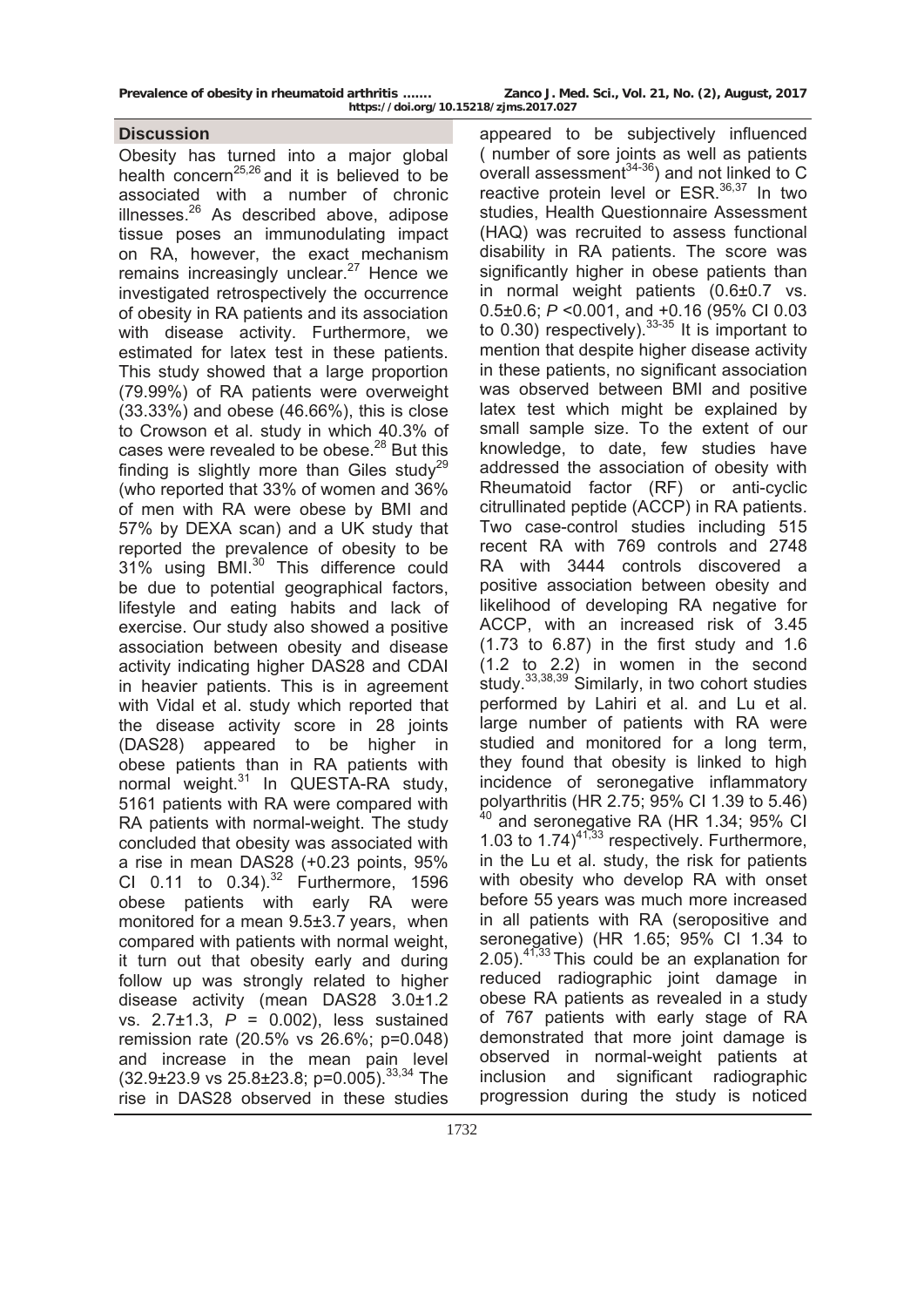than obese patients evaluated by the Ratingen score.<sup>42</sup> However, in RF- negative patients with RA. This difference in radiographic progression was not identified. Lately, in another study, 1068 participants were analyzed in two clinical trials testing Glimumab emphasized that obesity is potentially linked with a lower probability of increasing in van der Heijde-Sharp (vdHS) score at week 52 and 104, essentially independent of likely confounders.  $33,43$ These radiological results were proved in a study of MRI-evidenced progression in erosion score in two years' time.<sup>43</sup> On literature review, we came across very few studies addressing the factors contributing to obesity in RA. In a study performed in the UK, the comparison was done between the potential factors of lack of exercise, diet, and inflammation on BMI and body fat in patients with RA; obesity appeared to be associated with a lack of physical activity. However, an underweight state was linked to low energy intake. Moreover, inflammation is believed to impact body composition in RA, apparently not associated with either of them.<sup>16, 44</sup> It is believed that during the periods of high level of disease activity, persistent inflammation contribute to increasing in the muscle breakdown, this is further accelerated by low physical activity and decrease energy intake, similarly, during periods of reduced disease activity, muscle wasting is minimized, and less fat is stored if the patient keeps an eye on his diet and enhance his physical activity. If not, obesity may develop if exercise remains at low degree.<sup>16</sup> All in all, the above results highlight that high BMI is linked to a RA state known to have persistent pain and poor patient reported prognosis and presumably less responsive to treatment, while low BMI, on the other hand, is characterized by progressive joint damage.<sup>26</sup> There were some weak points in our study; it was a retrospective cross-sectional study, and the sample size was relatively small. Furthermore, the selection of cases was not through random sampling, and

certainly, there was selection bias. Also, BMI and WC will not precisely determine the amount of body fat. Thus more accurate measures are required. Although more investigations are required to know the exact mechanisms of how obesity causes RA, and vice versa, the clinical importance of these findings are that weight reduction and regular exercises are important to prevent RA especially in high risk groups. Furthermore, avoidance of obesity is important in RA patients for better control of the disease and sustained remission state and to reduce risks of cardiovascular diseases in these patients.

# **Conclusion**

Increasing body weight is common among RA patients which is associated with higher DAS28 and CDAI. However, no significant association was noted with latex positivity in these patients. Further longitudinal studies are required to know the exact pathophysiology of RA in obese patients and more interventional studies are required to investigate the response of disease to different treatment groups in obese RA patients.

## **Conflicts of interest**

The authors report no conflicts of interest.

#### **References**

- 1. Harris ED. Clinical features of rheumatoid arthritis. In: Kelley's Textbook of Rheumatology. 7th ed. W.B. Saunders: Philadelphia, PA; 2005. PP. 1043–78.
- 2. Shah A. Harrison's Principle of Internal Medicine. 18<sup>th</sup> ed. United States: McGraw Hill; 2012. P. 2738.
- 3. Scott DL, Wolfe F, Huizinga TW. Rheumatoid arthritis. Lancet 2010; 376 (9746): 1094–108.
- 4. Doherty M, Lanyon P, Ralston SH. Musculosketal Disorders-Davidson's Principle of Internal<br>Medicine. 20<sup>th</sup> ed. Edinburgh: Churchill Edinburgh: Churchill Livingstone Elsevier; 2006. PP. 1100–6.
- 5. Plenge RM, Seielstad M, Padyukov L, [Lee AT](http://www.ncbi.nlm.nih.gov/pubmed/?term=Lee%20AT%5BAuthor%5D&cauthor=true&cauthor_uid=17804836), [Remmers EF](http://www.ncbi.nlm.nih.gov/pubmed/?term=Remmers%20EF%5BAuthor%5D&cauthor=true&cauthor_uid=17804836), [Ding B](http://www.ncbi.nlm.nih.gov/pubmed/?term=Ding%20B%5BAuthor%5D&cauthor=true&cauthor_uid=17804836) ,et al. [TRAF1-C5](http://www.ncbi.nlm.nih.gov/pmc/articles/PMC2636867)  [as a Risk Locus for Rheumatoid Arthritis —](http://www.ncbi.nlm.nih.gov/pmc/articles/PMC2636867)  [A Genomewide Study](http://www.ncbi.nlm.nih.gov/pmc/articles/PMC2636867). N Engl J Med. 2007; 357 (12): 1199–209.
- 6. Erhardt CC, Mumford PA, Venables PJ, Maini RN, Factors predicting a poor life prognosis in rheumatoid arthritis: an eight year prospective study. Ann Rheum Dis 1989;48:7-13.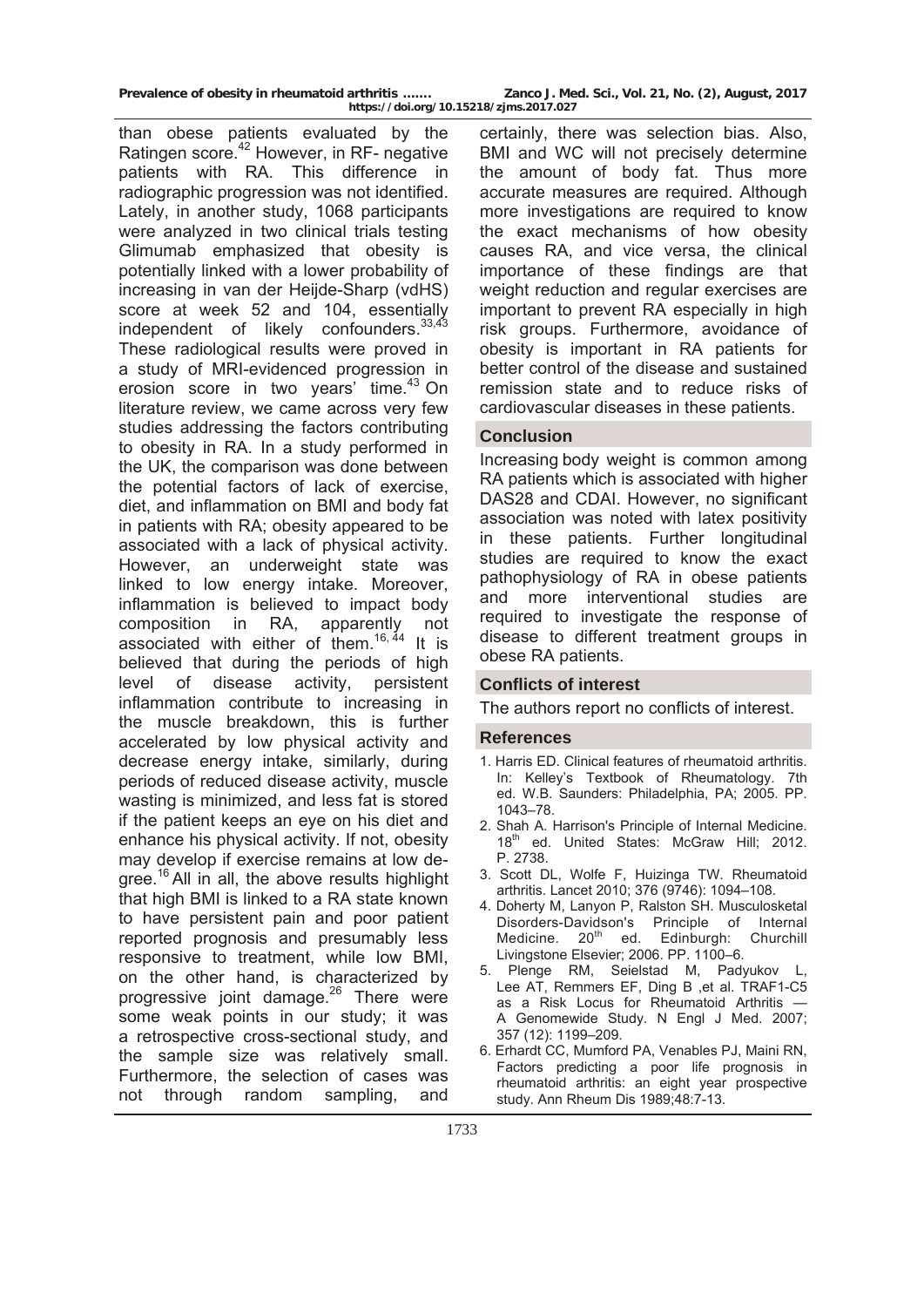- 7. Kitas GD, Erb N. Tackling ischaemic heart disease in rheumatoid arthritis. Rheumatology 2003;42:607-13.
- 8. Gonzalez-Gay MA, Gonzalez-Juanatey C, Lopez-Diaz MJ, Carlos GP, Jose AM. HLA-DRB1 and persistent chronic inflammation contribute to cardiovascular events and cardiovascular mortality in patients with rheumatoid arthritis. Arthritis Rheum2007; 57:125-32.
- 9. Panoulas VF, Nikas SN, Smith JP, Douglas KM, Nightingale P, Millionis HJ. Lymphotoxin 252A>G polymorphism is common and associates with myocardial infarction in patients with rheumatoid arthritis. Ann Rheum Dis 2008; 67:1550-6.
- 10. Panoulas VF, Stavropoulos Kalinoglou A, Metsios GS, Giorgos SM. Association of interleukin-6 (IL-6)-174G/C gene polymorphism with cardiovascular disease in patients with rheumatoid arthritis: the role of obesity and smoking. Atherosclerosis 2009; 204:178-83.
- 11. Mattey DL, Dawes PT, Nixon NB, Goh L, Banks MJ, Kitas GD. Increased levels of antibodies to cytokeratin 18 in patients with rheumatoid arthritis and ischaemic heart disease. Ann Rheum Dis 2004; 63:420-5.
- 12. Panoulas VF, Douglas KM, Milionis HJ, Nightingale P, Stavropoulos-Kalinogou A. Prevalence and associations of hypertension and its control in patients with rheumatoid arthritis. Rheumatology 2007; 46:1477-82.
- 13. Toms TE, Panoulas VF, Douglas KM, Griffiths HR, Kitas GD. Lack of association between glucocorticoid use and presence of the metabolic syndrome in patients with rheumatoid arthritis: a cross-sectional study. Arthritis Res Ther2008;10: R145.
- 14. Stevens RJ, Douglas KM, Saratzis AN, Kitas GD. Inflammation and atherosclerosis in rheumatoid arthritis. Expert Rev Mol Med 2005; 7:1-24.
- 15. Gonzalez A, Kremers HM, Crowson CS, Ballman KV, Roger VL. Do cardiovascular risk factors confer the same risk for cardiovascular outcomes in rheumatoid arthritis patients as in nonrheumatoid arthritis patients? Ann Rheum Dis 2008; 67:64-9.
- 16. Stavropoulos-Kalinoglou A, Metsios GS, Koutedakis Y, Kitas GD. Obesity in rheumatoid arthritis, Rheumatology 2011;50:450–62.
- 17. Metsios GS, Stavropoulos Kalinoglou A, Panoulas VF, Koutedakis Y. New resting energy expenditure prediction equations for patients with rheumatoid arthritis. Rheumatology 2008;47: 500-6.
- 18. Roubenoff R, Roubenoff RA, Cannon JG, Josef JK. Rheumatoid cachexia: cytokine-driven hypermetabolism accompanying reduced body cell mass in chronic inflammation. J Clin Invest 1994; 93:2379-86.
- 19. StavropoulosKalinoglou A, Metsios GS, Koutedakis Y, [Nevill AM](http://www.ncbi.nlm.nih.gov/pubmed/?term=Nevill%20AM%5BAuthor%5D&cauthor=true&cauthor_uid=17289757), [Douglas KM](http://www.ncbi.nlm.nih.gov/pubmed/?term=Douglas%20KM%5BAuthor%5D&cauthor=true&cauthor_uid=17289757), [Jamurtas](http://www.ncbi.nlm.nih.gov/pubmed/?term=Jamurtas%20A%5BAuthor%5D&cauthor=true&cauthor_uid=17289757)  [A](http://www.ncbi.nlm.nih.gov/pubmed/?term=Jamurtas%20A%5BAuthor%5D&cauthor=true&cauthor_uid=17289757), et al. Redefining overweight and obesity in

 rheumatoid arthritis patients. Ann Rheum Dis2007; 66:1316-21.

- 20. Mohamed-Ali V, Pinkney JH, Coppack SW. Adipose tissue as an endocrine and paracrine organ. Int J Obes Relat Metab Disord 1998; 22:1145-58.
- 21. Houseknecht KL, Baile CA, Matteri RL, Spurlock ME. The biology of leptin: a review. J Anim Sci 1998; 76:1405-20.
- 22. Chandran M, Phillips SA, Ciaraldi T, Henry RR. Adiponectin: more than just another fat cell hormone? Diabetes Care 2003; 26:2442-50.
- 23. Ramos EJB, Xu Y, Romanova I, Irina R, Middleton F. Is obesity an inflammatory disease? Surgery 2003; 134:329-35.
- 24. Pincus T, Furer V, Keystone E, Yazici Y, Bergman MJ, Luijtens K. RAPID3 (Routine Assessment of Patient Index Data 3) severity categories and response criteria: Similar results to DAS28 (Disease Activity Score) and CDAI (Clinical Disease Activity Index) in the RAPID 1 (Rheumatoid Arthritis Prevention of Structural Damage) clinical trial of certolizumab pegol, Arthritis Care and Research 2011; 63:1142-9.
- 25. Finucane MM, Stevens GA, Cowan MJ, [Danaei](http://www.ncbi.nlm.nih.gov/pubmed/?term=Danaei%20G%5BAuthor%5D&cauthor=true&cauthor_uid=21295846)  [G](http://www.ncbi.nlm.nih.gov/pubmed/?term=Danaei%20G%5BAuthor%5D&cauthor=true&cauthor_uid=21295846), [Lin JK](http://www.ncbi.nlm.nih.gov/pubmed/?term=Lin%20JK%5BAuthor%5D&cauthor=true&cauthor_uid=21295846), [Paciorek CJ](http://www.ncbi.nlm.nih.gov/pubmed/?term=Paciorek%20CJ%5BAuthor%5D&cauthor=true&cauthor_uid=21295846),et al. National, regional, and global trends in body-mass index since 1980: systematic analysis of health examination surveys and epidemiological studies with 960 country-years and 9.1 million participants. Lancet2011;377:557–67.
- 26. [Axel Finckh](http://ard.bmj.com/search?author1=Axel+Finckh&sortspec=date&submit=Submit), [Carl Turesson](http://ard.bmj.com/search?author1=Carl+Turesson&sortspec=date&submit=Submit). The impact of obesity on the development and progression of rheumatoid arthritis, Ann Rheum Dis 2014; 73 (11): 1911-3.
- 27. Klaasen R, Wijbrandts CA, Gerlag DM, Tak PP. Body Mass Index and Clinical Response to Infliximab in Rheumatoid Arthritis, Arthritis and Rheumatism 2011; 63(2): 359-64.
- 28. Crowson CS, Matteson EL, Davis JM, Gabriel SE. Contribution of obesity to the rise in incidence of rheumatoid arthritis. Arthritis Care Res (Hoboken) 2013;65:71–7.
- 29. Giles J, Ling S, Ferruci L, Bartlett S, Andersen R, Towns M, et al. Abnormal body composition phenotypes in older Rheumatoid Arthritis patients: association with disease characteristics and pharmacotherapies. Arthritis Care Res 2008; 59:807-15.
- 30. Armstrong D, McCausland E, Quinn A, Wright G. Obesity and cardiovascular risk factors in rheumatoid arthritis. Rheumatology 2006; 45:782.
- 31. Vidal C, Barnetche T, Morel J, Combe B, Daïen C. Influence of body mass index on disease activity and radiographic joint damage in rheumatoid arthritis: a systematic review and meta-analysis. Arthritis Rheumatol 2014;66 (11 Suppl):S167.
- 32. Jawaheer D, Olsen J, Lahiff M, [Forsberg](http://www.ncbi.nlm.nih.gov/pubmed/?term=Forsberg%20S%5BAuthor%5D&cauthor=true&cauthor_uid=20810033)  [S](http://www.ncbi.nlm.nih.gov/pubmed/?term=Forsberg%20S%5BAuthor%5D&cauthor=true&cauthor_uid=20810033), [Lähteenmäki J](http://www.ncbi.nlm.nih.gov/pubmed/?term=L%C3%A4hteenm%C3%A4ki%20J%5BAuthor%5D&cauthor=true&cauthor_uid=20810033), [da Silveira IG](http://www.ncbi.nlm.nih.gov/pubmed/?term=da%20Silveira%20IG%5BAuthor%5D&cauthor=true&cauthor_uid=20810033) , et al. Gender, body mass index and rheumatoid arthritis disease